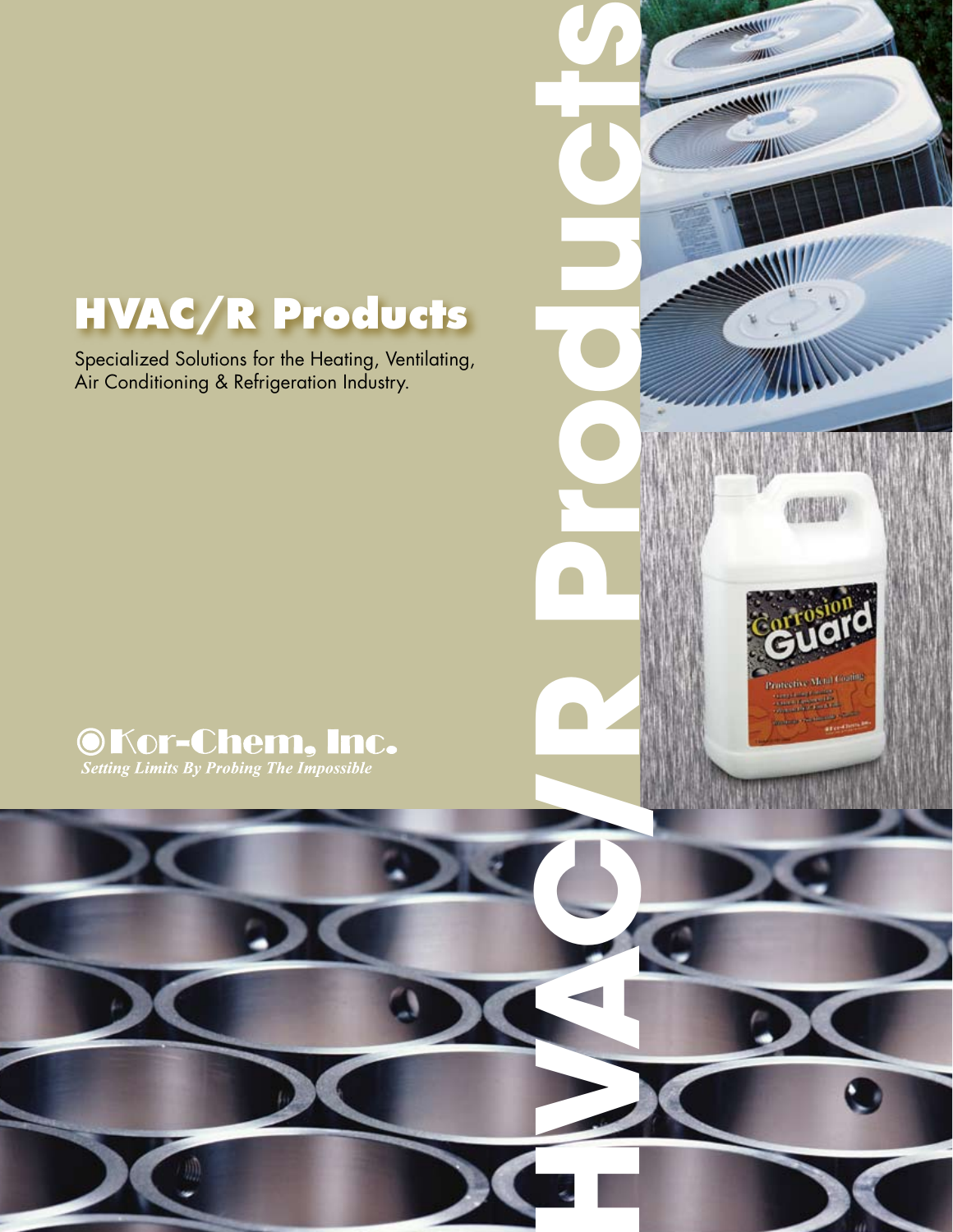

This catalog contains information about chemical solutions for Heating, Ventilating, Air Conditioning, and Refrigerating (HVAC/R) units. Among these are acid and alkali cleaners, salt neutralizers, disinfectants, algae & slime inhibitors and anti-corrosion coatings. These chemical solutions are derived using the latest technology and chemistry available and are designed for use in a wide variety of applications and environments.

Our HVAC/R product line was developed to provide specialized solutions for various types of HVAC/R systems as well as general system maintenance, corrosion protection and cleaning. Using our chemical solutions with regular maintenance, will increase energy efficiency, extend the life of the units and reduce operating costs.

On the following pages you will find our product range with related application information. Should you require additional product information or wish to inquire about product availability, please contact Customer Service and Support at 1-800-752-6627 or visit our website at www.kor-chem.com.



**OKor-Chem. Inc. Setting Limits By Probing The Impossible** 

# **Corrosion Guard**™

### **A Protective Metal Coating**

Corrosion Guard is a unique waterborne coating that when applied to air conditioners and refrigeration units will help protect the metal surface from the damaging effects of water, UV light and salt spray. Corrosion Guard is environmentally friendly, nonflammable and nontoxic. The coating quickly dries to form a durable, flexible clear coating that expands and contracts with the metal. This coating works by forming a resistant barrier that prevents moisture from coming into contact with metal surfaces. The Corrosion Guard coating also incorporates anti-deposition technology that resists contaminant deposits and reduces the frequency of coil cleaning. Corrosion Guard can easily be applied by airless sprayer, pump-up sprayer, trigger sprayer, brush, roller and dip applications right on site, with no need to ship the coils away to be coated.

#### **Advantages**

- When surfaces are properly cleaned and prepared, Corrosion Guard will:
- Significantly extend the life of the HVAC/R unit
- Tightly bond to metal surfaces and provide excellent corrosion protection & resistance
- Help maintain energy efficiency
- Resist contaminant build-up and re-deposition
- Decrease maintenance expenses and replacement part costs

#### **Provides Protection Against**

Salt spray, salt water, high humidity, acid rain, UV light, chlorine, acids, alkalis and other corrosion inducing agents.

### **Approved Applications**

Coastal or marine environments, airports, oil refineries, paper mills, chemical plants, manufacturing plants, water and wastewater treatment facilities, industrial warehouses, hospitals, nursing homes, schools, universities, restaurants, bakeries, government and public buildings, residential homes and other potentially corrosive environments.

#### **The Clear Advantage**

An independent laboratory conducted the ASTM-B117 Salt Spray Test on a group of untreated AC coils & fins and a group treated with Corrosion Guard. After over a 1000 hrs of continuous exposure in the harsh salt environment, the untreated units show large amounts of white corrosion, while the units treated with Corrosion Guard are clearly unaffected.

#### **Reduces Operating Costs by 60% Over A Two Year Period!**

#### **Proven Results**

Corrosion Guard has been tested extensively and approved by a leading aluminum manufacturer and endorsed by a prominent HVAC manufacturer.

Corrosion Guard's field performance continues with outstanding results. In a field testing site on Emerald Isle, North Carolina, Corrosion Guard has provided spotless protection around the clock since 2003 and counting.







AC coils & fins treated with Corrosion Guard and exposed to salt spray corrosion testing.

AC coils & fins exposed to salt spray corrosion testing without a Corrosion Guard treatment.

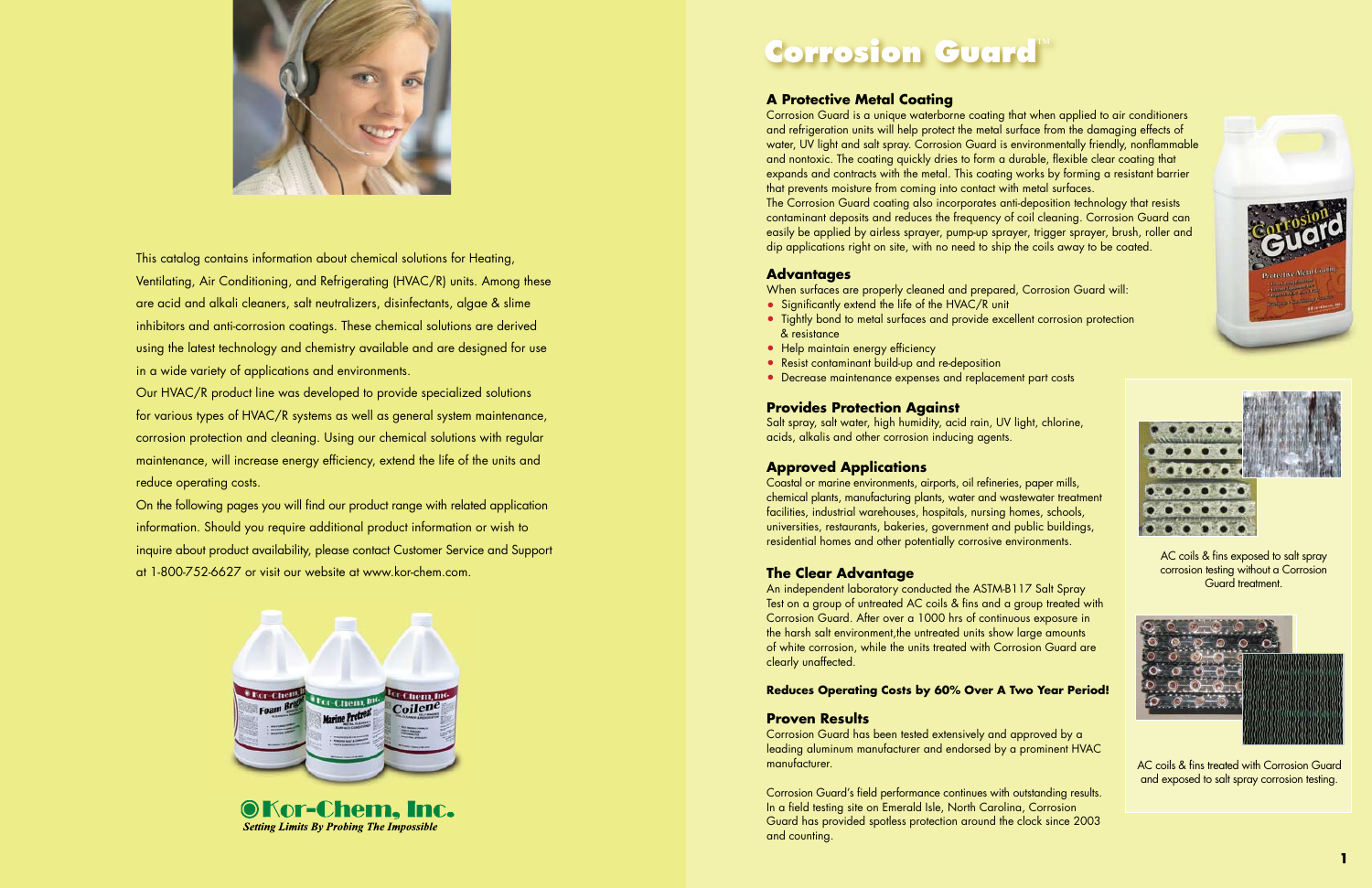## **A Metal Cleaner and Surface Conditioner**

Marine PreTreat is formulated using advanced chemistry for superior results. It easily and effectively removes salt, dirt, grime, algae, scale, grease, oil and other contaminants and deposits from all metal surfaces. Marine PreTreat rejuvenates rusted metal by stopping the corroding action and preventing future rust formation by converting iron surfaces to a phosphate coating. Marine PreTreat thoroughly cleans and prepares metal to enable a tight bond between the metal surface and new paint or coatings. The fast acting formulation requires very little dwell time and may be applied by spray, dip, brush or roller applications with excellent coverage rates on any metal surface.

# **Marine PreTreat**™

# **Coilene**

# **Foam Bright**

## **Advantages**

- Rejuvenates and cleans rusted and corroded metal surfaces
- Easily removes salt, scale, dirt, algae, grease, oil and other HVAC unit contaminates
- Provides an improved bond between metal surfaces and Corrosion Guard coating
- Helps maintain energy efficiency in HVAC/R units
- Decreases maintenance expenses and replacement part costs
- Significantly extends the life of the metal surfaces

### **Approved Applications**

HVAC/R units, machinery, piping, fences, structural steel, railroad cars, marine vessels, storage tank exteriors, fire escapes, equipment or any metal surface exposed to corrosive environments. Extremely effective on aluminum, galvanized, mild steel and iron.

#### **A Maintenance Tool**

Marine PreTreat is great for periodic maintenance of units protected by Corrosion Guard. Marine PreTreat's unique formulation is designed to be compatible with Corrosion Guard and thus will not remove the coating. Periodic maintenance with Marine PreTreat will remove HVAC unit contaminates, increase unit energy efficiency and extend unit life.

- Self rinsing formula does not require a final water rinse after application
- Powerful cleaning action easily removes oily dirt, dust, grime and other deposits from coils, fins, and filters
- Concentrated product takes only a few ounces to clean the dirtiest jobs
- Helps maintain energy efficiency and reduces energy consumption and cost
- Provides an improved bond between metal surfaces and Corrosion Guard coating
- Decreases maintenance expenses and replacement part costs







### **Quality Assured**

Marine PreTreat removes over 95% of corrosion causing salt deposits on HVAC units. Backed by an extensive amount field testing, Marine PreTreat will yield outstanding results in a wide variety of uses and applications.

# **A Self Rinsing Coil Cleaner**

A highly concentrated, industrial strength foaming coil cleaner. Coilene makes quick work of restoring high cooling efficiency to air conditioning coils retarded by the insulating build-up of oily dirt, dust, soil and grime that is "glued" to the surfaces of evaporator and condenser coils. Coilene is formulated with a powerful blend of penetrants, surfactants, alkaline grease cutters plus corrosion inhibitors and is safe on all coil alloys and coatings. Coilene is concentrated for maximum economy and labor savings, simply dilute the product on the job site to the desired strength, spray the coils and the job is done. A water rinse is the best practice, but is not needed since Coilene is formulated to be rinsed away with the condensation water that forms on the coils. Works great as a soak for filters too!

# **Advantages**



# **A Nonacid Coil Cleaner & Renovator**

Foam Bright is a fasting acting, non-fuming, high foaming liquid coil cleaner for evaporator and condensing coils associated with air conditioning or cooling equipment. Foam Bright produces very thick clinging foam for extended contact time that fully renovates and restores dirty coils. Foam Bright is a highly concentrated, industrial strength cleaner that is diluted with water for maximum savings. The advanced chemistry of Foam Bright provides powerful cleaning action that easily removes contaminants and tough deposits from coils, fins and filters without attacking or etching the surfaces. Foam Bright is easy to use, simply dilute to desired strength, spray on and rinse off. Foam Bright greatly improves the efficiency of heat transfer and thus reduces energy consumption and cost.

#### **Advantages**

- Non-acid, non-fuming formula penetrates, cleans and reconditions coils
- Superior foaming action produces thick, stable, clinging foam for extended contact time
- Industrial strength for easy removal of deposits and contaminants from coils, fins and filters
- Concentrated formula for maximum economy
- Helps maintain energy efficiency and reduces energy consumption and cost
- Provides an improved bond between metal surfaces and Corrosion Guard coating
- Decreases maintenance expenses and replacement part costs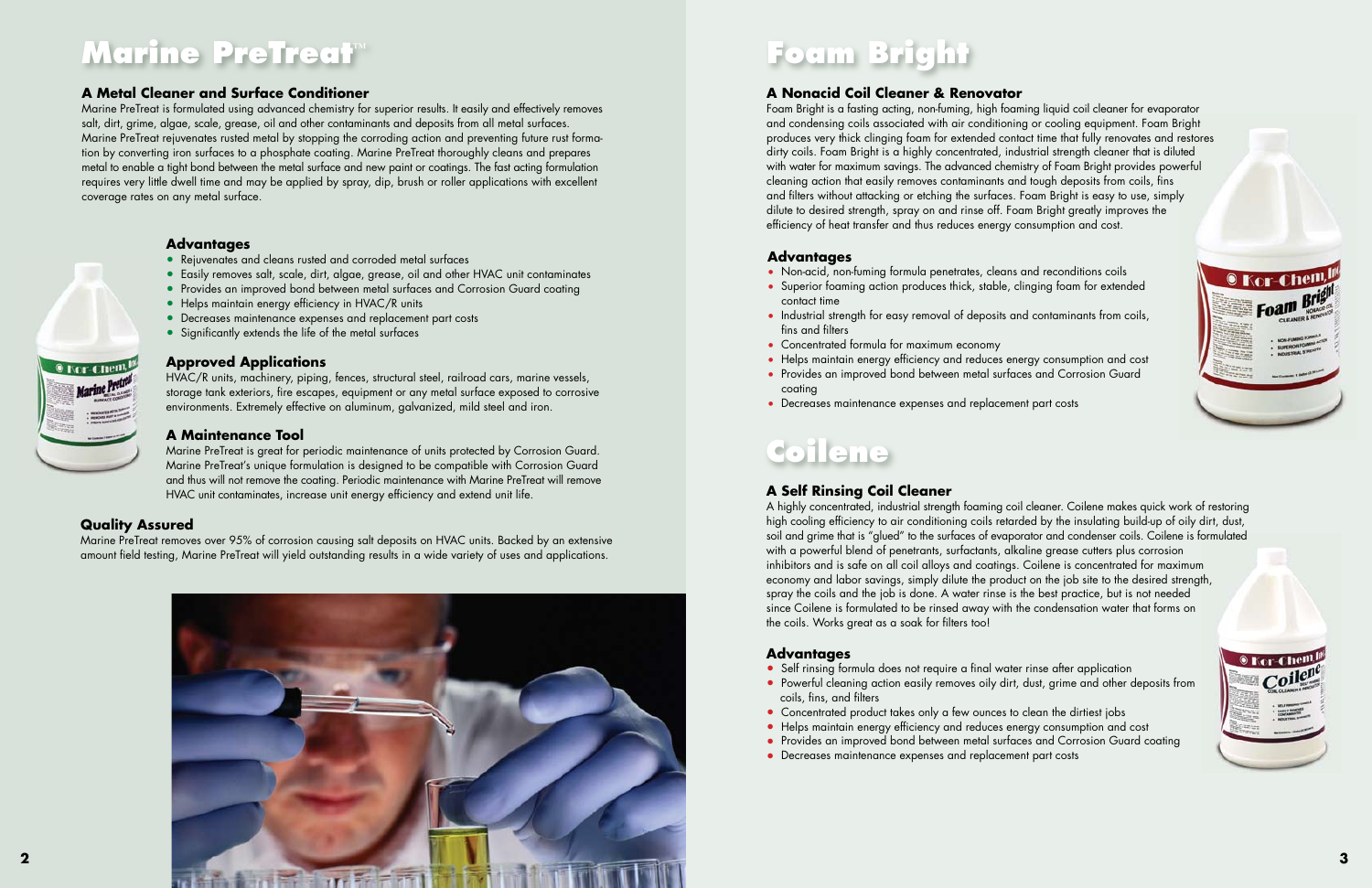# **Klean Shield**™

# **An Antimicrobial Coating**

Klean Shield is a ready to use, water borne coating that inhibits the growth of bacteria, fungi, mold, mildew and algae by using the latest technology in antimicrobial science. Klean Shield is a semi-permanent coating that leaves an invisible microbiostatic layer that prevents deterioration, odor and staining caused by microorganisms. Klean Shield is highly effective at stopping and preventing "Dirty Sock Syndrome" in HVAC systems, by disinfecting and preventing the growth of the odor producing organisms. Klean Shield effectively encapsulates and neutralizes micro-organisms already present on substrates and prevents the growth of new organisms. The non-toxic, non-polluting, non-flammable and solvent free formulation make it an environmentally safe and friendly product. Klean Shield is unscented and odor-free.

### **Advantages**

- EPA registered disinfectant and antimicrobial coating
- Prevents and stops Dirt Sock Syndrome
- **•** Improves Indoor Air Quality
- Decreases maintenance expenses and replacement part costs

### **Approved Applications**

Air filters, air conditioners, re-circulating air handling systems, humidifiers, carpets, draperies, roofing materials, shingles, roofing granules, wood shakes, felt, stone, fiberglass, porcelain, Formica, stainless steel and synthetic marble and more.



# **A Low pH Coil Cleaner**

An industrial strength, foaming coil cleaner for evaporating and condensing coils associated with air conditioning or cooling equipment. Concentrated powerful cleaning action easily removes grease, oil, dirt and scale build-ups. Coil Bright renovates and brightens old dull fins and coils and restores them to a bright finish. Coil Bright is easy to use, simply spray on and rinse off. Improves efficiency of heat transfer and thus reduces energy consumption and cost.

# **Coil Bright**

## **Advantages**

- Cleans and deodorizes
- Brightens and restores old coils and fins
- Industrial strength formula
- Concentrated formula for maximum economy
- Helps maintain energy efficiency and reduces energy consumption and cost
- Decreases maintenance expenses and replacement part costs

# **Flo-Tabs**™

# **A Foaming Coil Cleaner**

Cleans and deodorizes cooling coils in air conditioners and cooling systems. Ideal for window and roof top units. Keeps units running clean and efficient. No rinse formula reaches all areas of coils. Safe to the environment.

- Improves efficiency
- Cleans and deodorizes
- Non-acid and non-caustic
- Heavy duty clinging foam
- 
- 
- Prevents corrosion
- **4 5**



### **Advantages**

# **Coilene AE**

# **Aerosol Maintenance Solutions**

### **A Metal Parts Protector**

Corrosion inhibiting formula seals out moisture, deadens sound and will not peel off with age. Protects against salt spray, rust and corrosion. Formulated to form a unique flexible coating that will expand and contract with all metal surfaces uniformly.

### **Advantages**

- Provides indoor and outdoor protection
- Will not crack, peel or chip
- Flexible protective film
- Prevents rust

#### **A Penetrant, Demoisturant, Lubricant & Rust Preventative**

Eliminates moisture when sprayed on electrical parts. Penetrating action frees up nuts and bolts due to rust or corrosion. Instantly stops squeaks in hinges and metal-to-metal contact areas.

#### **Advantages**

- Non-flammable and
	- non-conductive
- Quickly penetrates rust
- Displaces moisture
- Spray anyway with 360° valve

**Pentra 4 FlexCoat**

# **A Condensate Pan Treatment**

Flo-Tabs are a scientifically developed treatment tablet with time controlled dissolving action. Placed in the condensate pan of an air conditioning unit or a large Air Handling Unit (AHU), Flo-Tabs slowly release a powerful cleaning and preservative solution that keeps the pan and drain free of clogging dust, dirt and deposited materials. It removes the organic deposits that encourage bacteria and mold growth and maintains a clean and odor free condition. Maintenance is easy when clogs do not happen.

## **Advantages**

- Flo-Tabs provide continuous protection and cleaning of the condensate system
- Total action tablets dissolve completely no plastic package remains to clog the drain and cause over flow
- No chlorine or other corrosive chemicals Flo-Tabs prevent corrosion and protect the condensate system
- Safe on plastic components Flo-Tabs will not damage the PVC pipes or other plastic components
- Continuous Protection Flo-Tabs keep through a slow release mechanism that provides constant protection

## **Approved Applications**

Flo-Tabs are ideal for maintenance of the condensate pans in hotels, office buildings, hospitals, schools, churches, restaurants, food preparation areas and even refrigerated food vending machines. Air conditioning service contractors make Flo-Tabs a regular part of their service.